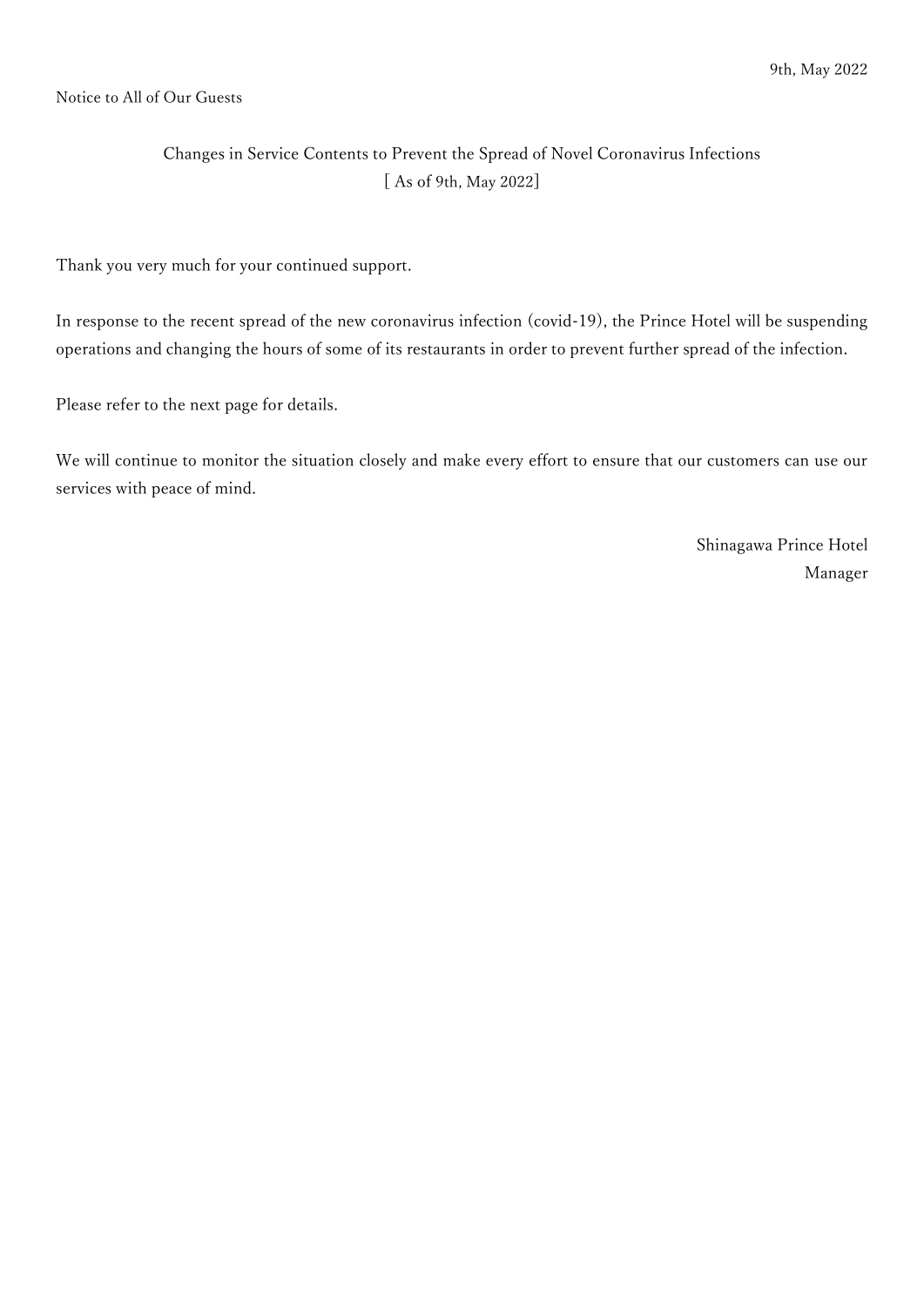## 【Restaurant】

| Name                                                                 | Term               | Details                                                                                                                                                                                                                                                                                                                                                                     |
|----------------------------------------------------------------------|--------------------|-----------------------------------------------------------------------------------------------------------------------------------------------------------------------------------------------------------------------------------------------------------------------------------------------------------------------------------------------------------------------------|
| DINING & BAR TABLE 9 TOKYO<br>(MAIN TOWER 39F)                       | For the time being | [Lunch]<br>11:30A.M. - 3:00P.M. (L.O. 2:30P.M.)<br>[Sweets Course]<br>12:30P.M. - 5:00P.M. (FOOD L.O. 4:00P.M. / DRINK L.O. 4:30P.M.)<br>[Dinner]<br>5:30P.M. - 10:00P.M. (FOOD L.O. 9:00P.M. / DRINK L.O. 9:30P.M.)<br>[Bar]<br>4:00P.M. - 11:00P.M. (FOOD L.O.10:00P.M. / DRINK L.O.10:30P.M.)<br>*Sundays, Holidays: -10:00P.M. (FOOD L.O.9:00P.M. / DRINK L.O.9:30P.M.) |
| LUXE DINING HAPUNA<br>(MAIN TOWER 1F)                                |                    | [Breakfast]<br>$6:00A.M. - 10:00A.M.$<br>[Lunch]<br>Weekdays: 11:30A.M. - 2:30P.M.<br>Saturdays, Sundays, Holidays: 11:30A.M. - 3:00P.M.<br>[Dinner]<br>Weekdays, Sundays, Holidays: 5:00P.M. - 9:30P.M.<br>Saturdays, : 5:00P.M. - 10:00P.M.                                                                                                                               |
| AJIKAIDO GOJUSANTSUGI<br>Japanese Restaurant<br>(MAIN TOWER 38F)     |                    | [Lunch]<br>11:30A.M. - 3:00P.M. (L.O. 2:30P.M.)<br>Dinner<br>5:00P.M. - 10:00P.M. (L.O. 9:30P.M.)                                                                                                                                                                                                                                                                           |
| MAUNA KEA Coffee Lounge<br>/Boulangerie Shinagawa<br>(MAIN TOWER 2F) |                    | $9:00A.M. - 7:00P.M.$ (L.O. 6:30P.M.)                                                                                                                                                                                                                                                                                                                                       |
| SHINAGAWA KITCHEN Food Court<br>(ANNEX TOWER 2F)                     |                    | *Closed on Wednesdays, Thursdays<br>Mondays, Tuesdays: 11:30A.M. - 7:00P.M. (L.O. 6:30P.M.)<br>Fridays: 11:30A.M. - 8:00P.M. (L.O. 7:30P.M.)<br>Saturdays, Sundays, Holidays: 11:00A.M. - 8:00P.M. (L.O. 7:30P.M.)                                                                                                                                                          |
| <b>SHER Curry Shop</b><br>(Takanawa Teniis Center 2F)                |                    | *Closed on Mondays, Tuesdays<br>$11:30A.M. \sim 4:00P.M.$ (L.O. 3:30P.M.)                                                                                                                                                                                                                                                                                                   |
| DAIHANTEN Chinese Restaurant<br>(MAIN TOWER 4F)                      | For the time being | Temporary closed                                                                                                                                                                                                                                                                                                                                                            |
| <b>SONGOKU Chinese Buffet Restaurant</b><br>(MAIN TOWER 4F)          |                    |                                                                                                                                                                                                                                                                                                                                                                             |
| ICHOZAKA Bistro Japonais<br>(ANNEX TOWER 1F)                         |                    |                                                                                                                                                                                                                                                                                                                                                                             |
| 24 CafeRestaurant<br>(EAST TOWER 1F)                                 |                    |                                                                                                                                                                                                                                                                                                                                                                             |
| YAMANOTE LINE Karaoke<br>(EAST TOWER 1F)                             |                    |                                                                                                                                                                                                                                                                                                                                                                             |

# 【Lodging】

| Name                      | Term               | Details          |
|---------------------------|--------------------|------------------|
| ANNEX TOWER "Lobby Floor" | For the time being | Temporary closed |
| N Tower "Business Lounge" |                    | Temporary closed |